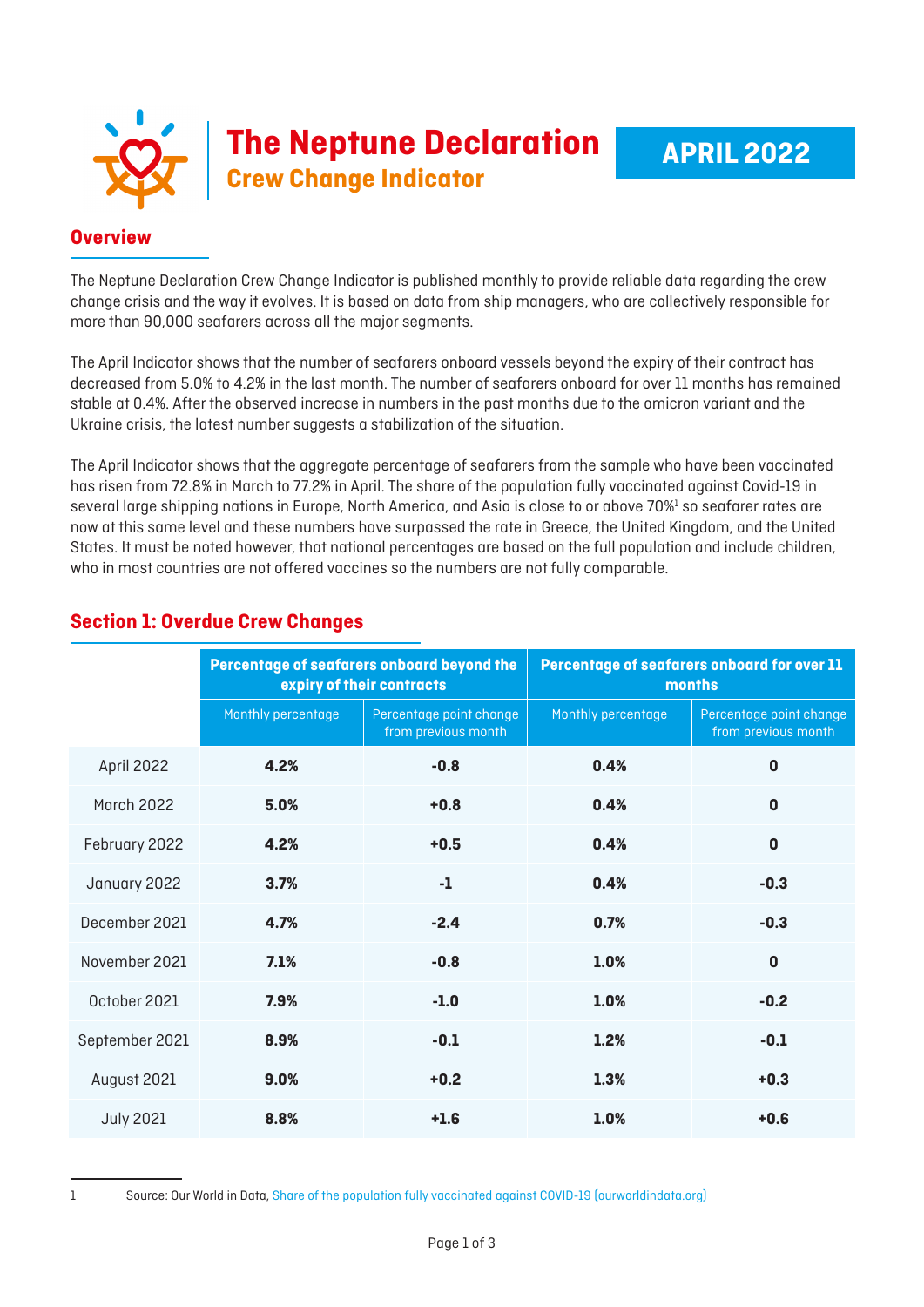| <b>June 2021</b> | 7.2% | +1.4 | 0.4% |  |
|------------------|------|------|------|--|
| May 2021         | 5.8% | ۰    | 0.4% |  |

The data reflects the situation on the 15<sup>th</sup> day of the preceding month.

As part of their reporting, the contributing ship managers have also highlighted the following key developments that have impacted crew changes in the past month.

- The impact of the situation in Ukraine is still being felt on crew changes, with ship managers citing sanctions and additional restrictions in ports. The war has also shifted crew-demand increasingly to Asia.
- The spike in infections in China has further complicated the already difficult crew change situation in the country, with continued challenges in repatriating and changing crews.
- There are positive developments in the Philippines, where the number of positive cases is decreasing and restrictions and quarantine rules for seafarers are being relaxed.

## **Section 2: Seafarer Vaccinations**

The Indicator provides the aggregated percentage of seafarers from the sample who have been vaccinated and provides an overview of seafarer vaccination trends, as well as the pace at which these increase month by month.

The April Indicator shows that **77.2%** of seafarers from the sample have been vaccinated.<sup>2</sup> This corresponds to an increase of 5.7 percentage points since March.

|                   | Percentage of seafarers from the sample who have been vaccinated |                                             |  |
|-------------------|------------------------------------------------------------------|---------------------------------------------|--|
|                   | Monthly percentage                                               | Percentage point change from previous month |  |
| April 2022        | 77.2%                                                            | $+4.4$                                      |  |
| <b>March 2022</b> | 72.8%                                                            | $+6$                                        |  |
| February 2022     | 66.8%                                                            | $+7$                                        |  |
| January 2022      | 59.8%                                                            | $+10.3$                                     |  |
| December 2021     | 49.5%                                                            | $+8.5$                                      |  |
| November 2021     | 41%                                                              | $+9.9$                                      |  |
| October 2021      | 31.1%                                                            | $+9.2$                                      |  |
| September 2021    | 21.9%                                                            | $+6.6$                                      |  |
| August 2021       | 15.3%                                                            | ٠                                           |  |

The data reflects the situation on the 15<sup>th</sup> day of the preceding month.

<sup>2</sup> The data has been collected from leading ship managers who have made great efforts in addressing the crisis. It is expected the percentage is likely to overestimate the actual proportion of vaccinated seafarers.